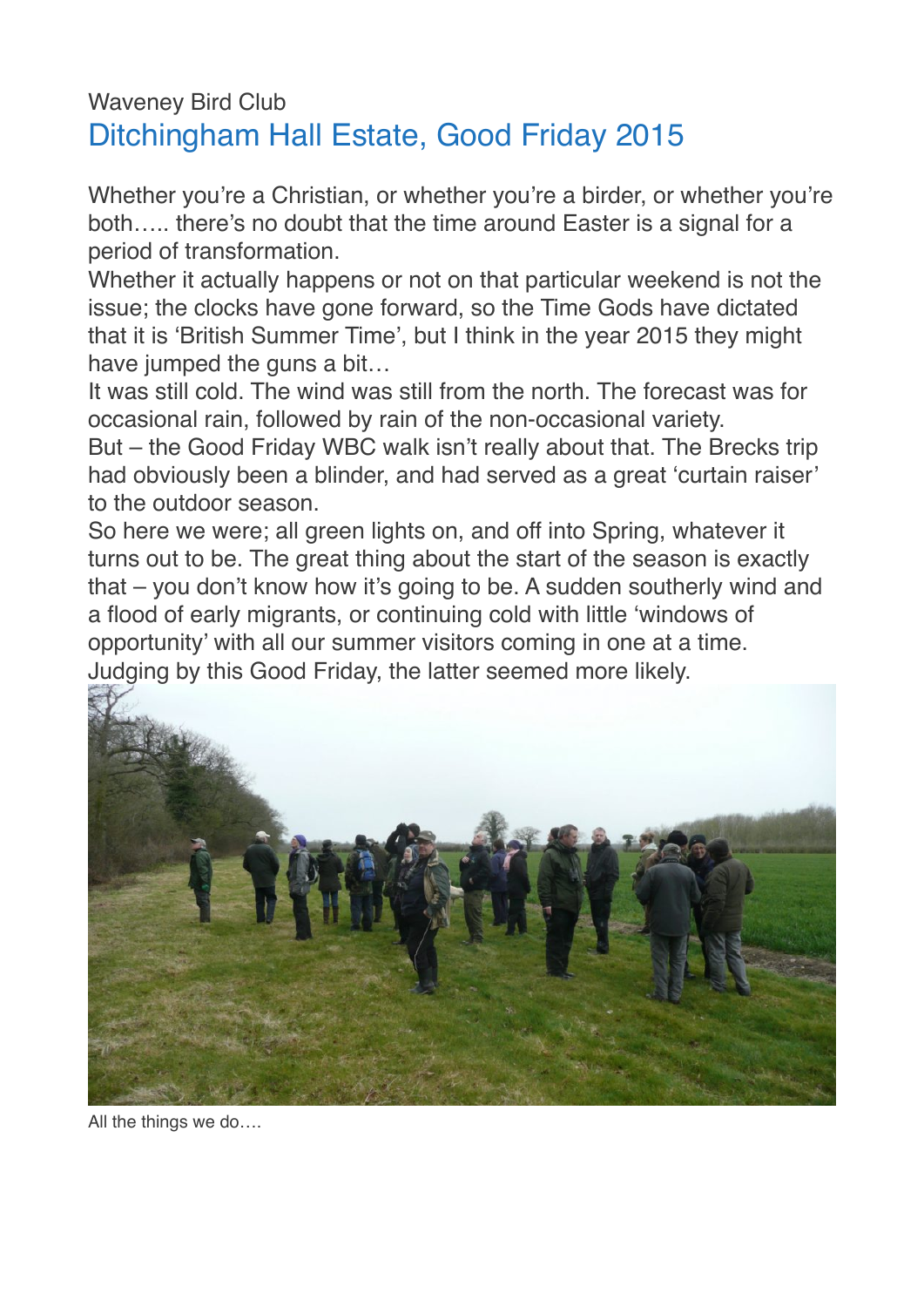The other great thing about membership of this particular club is occasional access to some of the estate environments managed for nature.

We've already been out to Heveningham once for the Conservation Day, and have the BioBlitz looming in May, and now a chance to walk the paths and tracks around Ditchingham Hall, just outside Bungay. And a good turn-out too; Steve and I turned up what we thought was early, but the flock had already assembled, in spite of the lousy forecast.



As it turned out, the rain kept off, and in the company of the Countess Ferris and Nick Clitheroe (Head Gamekeeper) and his amazingly welltrained dog, we walked up between hedgerow and woodland. The power of these walks as a 'survey machine' can't be underestimated. If you have 20+ birders moving in a phalanx, there's not much going to escape going into the book. In this regard, WBC walks are an invaluable tool, not only to estate owners, keen to know the health of their management techniques, but also to the BTO and the county recorders.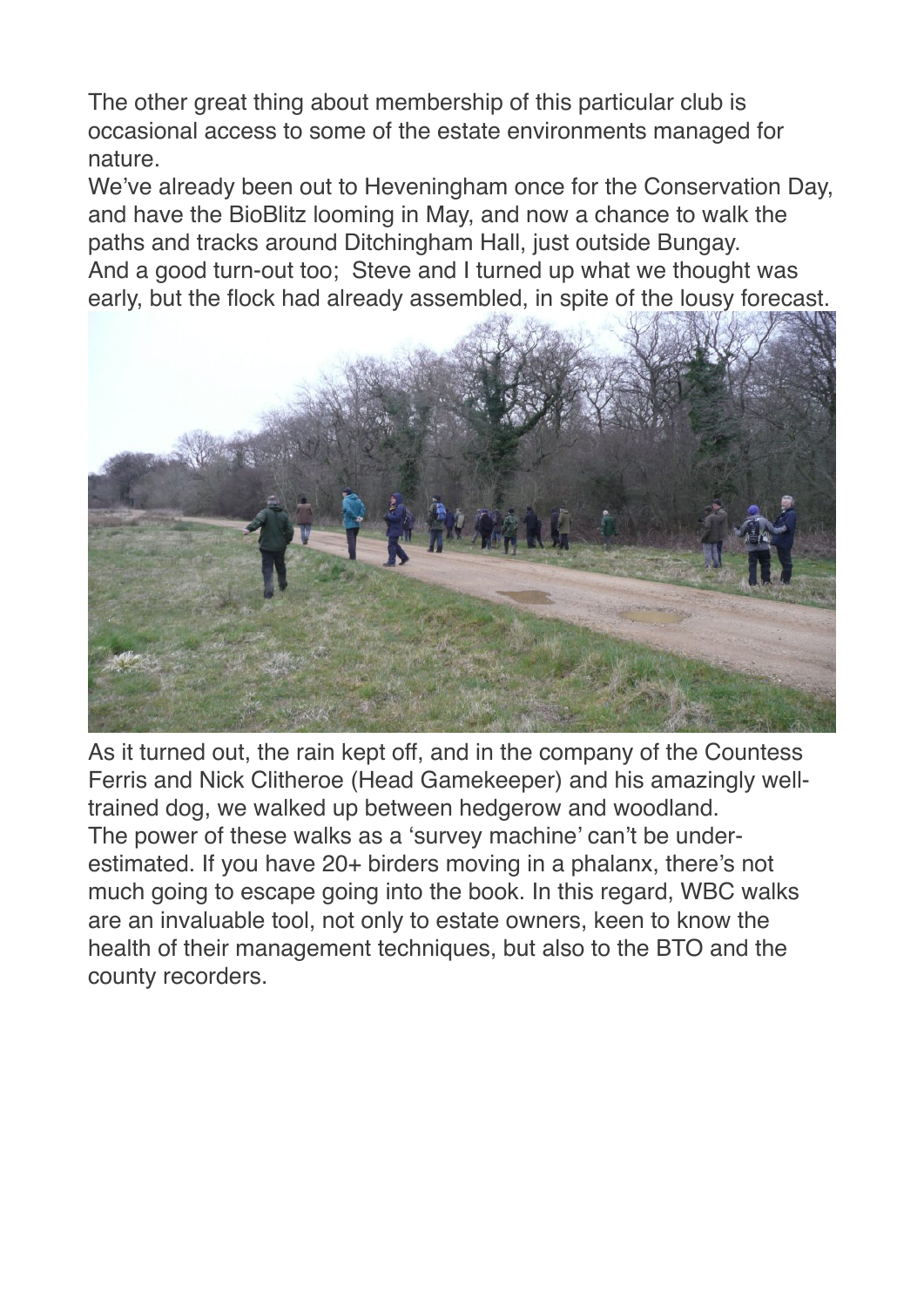

Ditchingham Hall is a case study of how agriculture, environment and other country pursuits (including shooting) can be managed to the benefit of all concerned. Grey Partridge releases and management of field margins to encourage breeding are coupled with stringent penalties for any member of a shooting party who kills an 'Englishman.' These are the concepts of balance that have become so skewed elsewhere, and which require pressure from groups such as Campaign Against Raptor Persectution (CARP).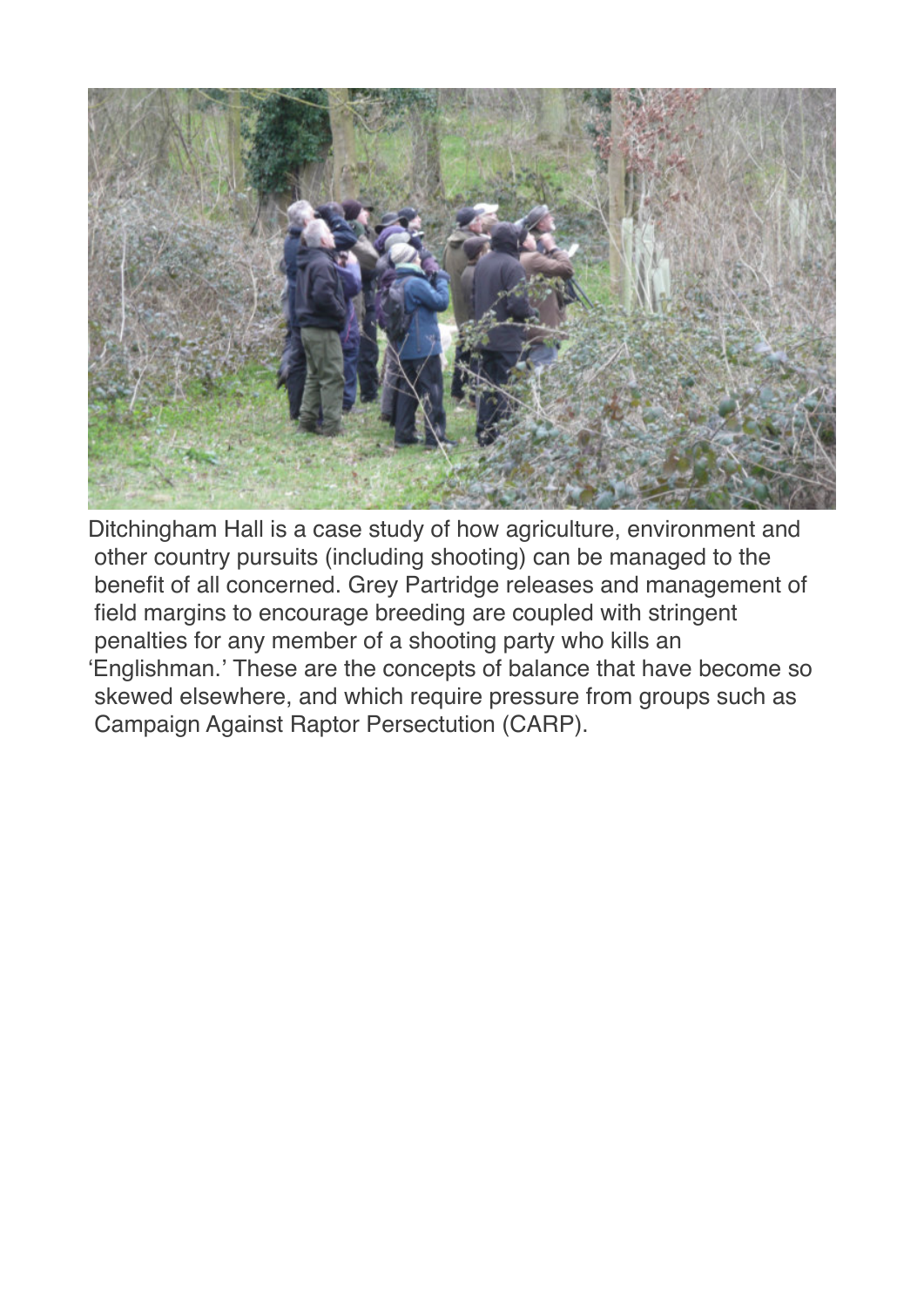

Primrose bank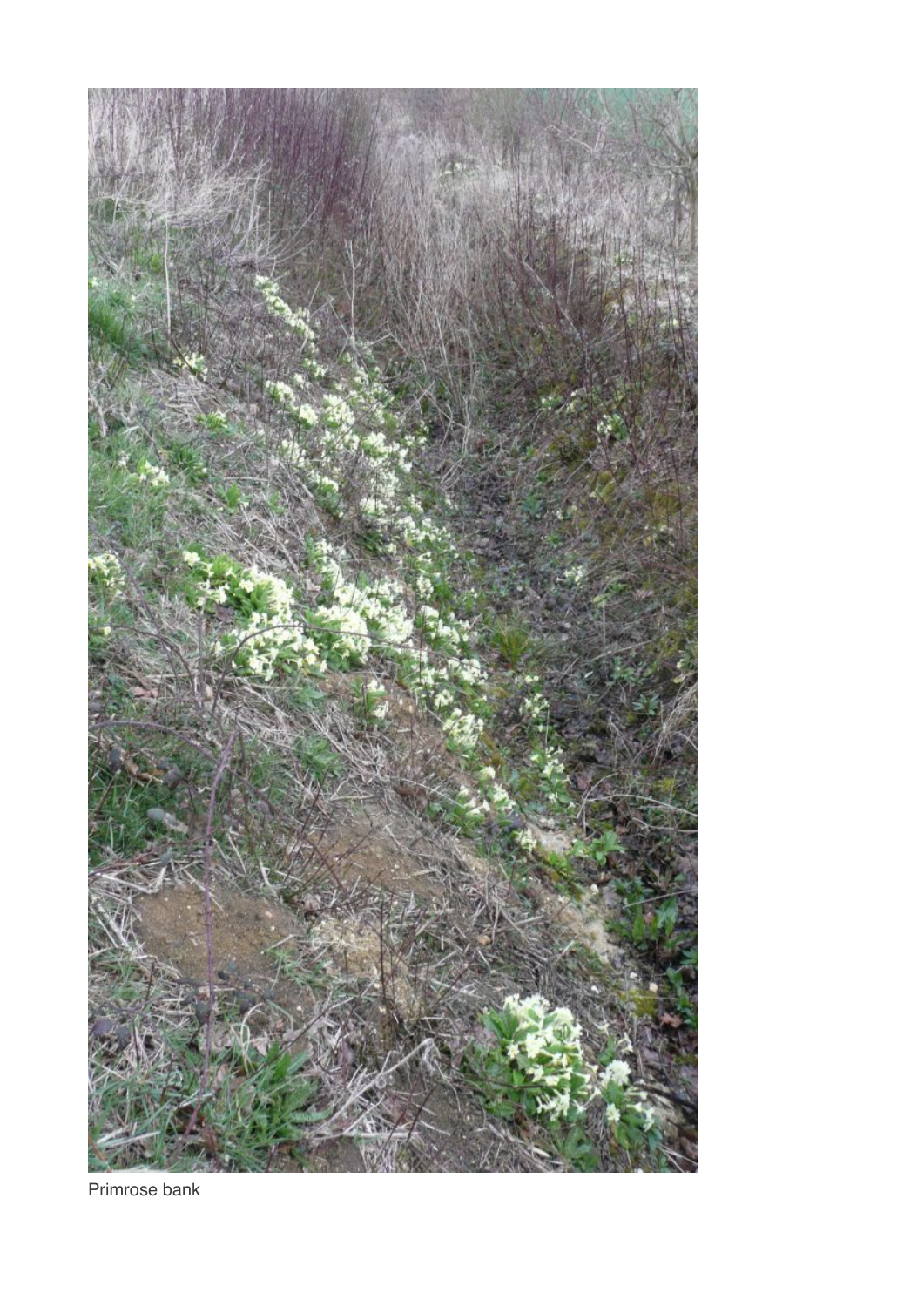But this is digression. Here we are, all togged up, making our way round the estate through woodland (and beautiful and rare wet wood areas), past last year's buzzards' nests *(see that for use of apostrophes?),*  being checked out by Mr and Mrs Red Deer, past 'banks of sweet primroses' and cowslips, debating the differences between mistle thrush and blackbird song, listening for the 'garden gate' sound of bullfinch and the 'two-three' bounce of chiff-chaff….. it's a very pleasant way to spend a cold morning.



My money's on No. 6….

And so, down to the lake – another blend of ornamental and environmental. Grey wagtails, little grebes, gadwall, teal, little egret etc. desport themselves just below the hall itself.

And suddenly, you're back in the warm – in the "Beaters Retreat", with a bacon roll, a cup of tea and a roaring wood stove; and a barn owl hunting the field opposite to top it all off. And all this before a lot of folks have even got out of bed.

That's what's great about birding.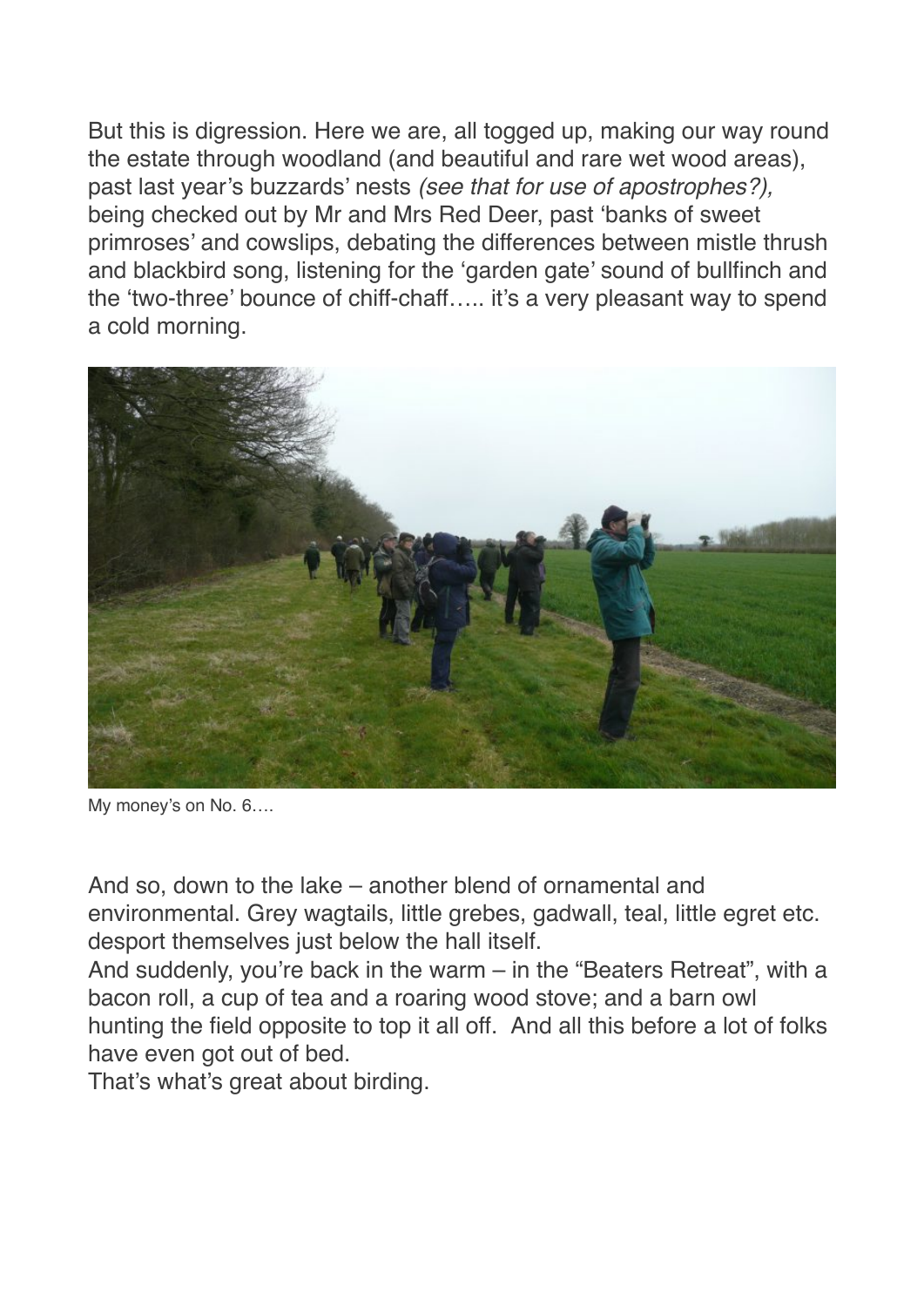

## **DITCHINGHAM BEATER'S RETREAT SIGHTINGS FOR Friday, 3 April, 2015**

| <b>Barn Owl</b>       | 2 <sup>1</sup>  | <b>Black-headed Gull</b>                  | 39                |
|-----------------------|-----------------|-------------------------------------------|-------------------|
| <b>Blackbird</b>      | 10              | <b>Blue Tit</b>                           | 15                |
| <b>Bullfinch</b>      | 3               | <b>Buzzard</b>                            | 4                 |
| <b>Canada Goose</b>   | 5               | <b>Carrion Crow</b>                       | $\overline{2}$    |
| <b>Chaffinch</b>      | 12 <sub>2</sub> | <b>Chiffchaff</b>                         | 8                 |
| <b>Coal Tit</b>       | $\overline{2}$  | <b>Collared Dove</b>                      | 3                 |
| <b>Common Gull</b>    | 4               | Coot                                      | 3                 |
| <b>Cormorant</b>      | $\overline{2}$  | <b>Dunnock</b>                            | 5                 |
| <b>Egyptian Goose</b> | $\overline{2}$  | <b>Feral Pigeon</b>                       | $12 \overline{ }$ |
| <b>Fieldfare</b>      | 75              | <b>Gadwall</b>                            | $\overline{2}$    |
| <b>Goldfinch</b>      | 4               | <b>Great Spotted</b><br>مباحد والمدم اللا | 4                 |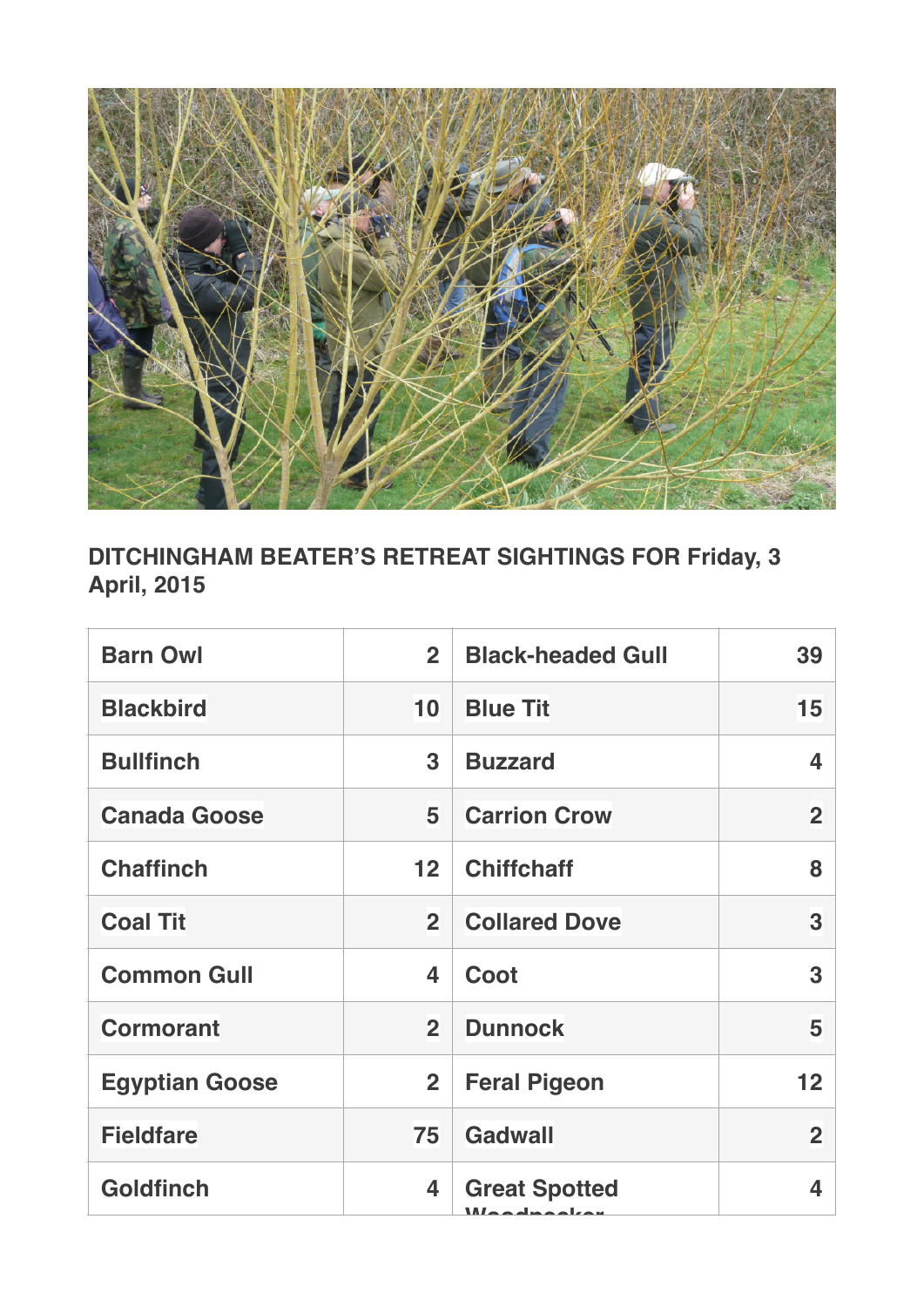| <b>Great Tit</b>       | $\overline{2}$ | <b>Green Woodpecker</b>                                  | 3              |
|------------------------|----------------|----------------------------------------------------------|----------------|
| <b>Grey Heron</b>      | $\overline{2}$ | <b>Grey Partridge</b>                                    | $\overline{2}$ |
| <b>Grey Wagtail</b>    | $\overline{2}$ | <b>Greylag Goose</b>                                     | 26             |
| <b>Herring Gull</b>    | 1              | <b>House Sparrow</b>                                     | $\overline{2}$ |
| <b>Jackdaw</b>         | 55             | <b>Jay</b>                                               | 3              |
| <b>Kestrel</b>         | 1              | <b>Kingfisher</b>                                        | 1              |
| <b>Lapwing</b>         | $\overline{2}$ | <b>Lesser Black-Back</b><br>$\sim$ $\sim$ $\blacksquare$ | 3              |
| <b>Little Egret</b>    | $\overline{2}$ | <b>Little Grebe</b>                                      | 3              |
| <b>Long-tailed Tit</b> | 4              | <b>Magpie</b>                                            | 4              |
| <b>Mallard</b>         | 13             | <b>Marsh tit</b>                                         | $\overline{2}$ |
| <b>Mistle Thrush</b>   | $\overline{2}$ | <b>Moorhen</b>                                           | 6              |
| <b>Mute Swan</b>       | $\overline{2}$ | <b>Nuthatch</b>                                          | 3              |
| <b>Oystercatcher</b>   | $\overline{2}$ | <b>Pheasant</b>                                          | 35             |
| <b>Pied Wagtail</b>    | $\overline{2}$ | <b>Red-legged Partridge</b>                              | 12             |
| <b>Redwing</b>         | 14             | <b>Robin</b>                                             | 14             |
| <b>Rook</b>            | 35             | <b>Shelduck</b>                                          | $\overline{2}$ |
| <b>Skylark</b>         | 4              | <b>Songthrush</b>                                        | 3              |
| <b>Sparrowhawk</b>     | 3              | <b>Starling</b>                                          | 10             |
| <b>Stock Dove</b>      | 13             | <b>Swallow</b>                                           | 1              |
| <b>Teal</b>            | 4              | Woodpigeon                                               | 48             |
| <b>Tufted Duck</b>     | 18             | Yellowhammer                                             | 4              |